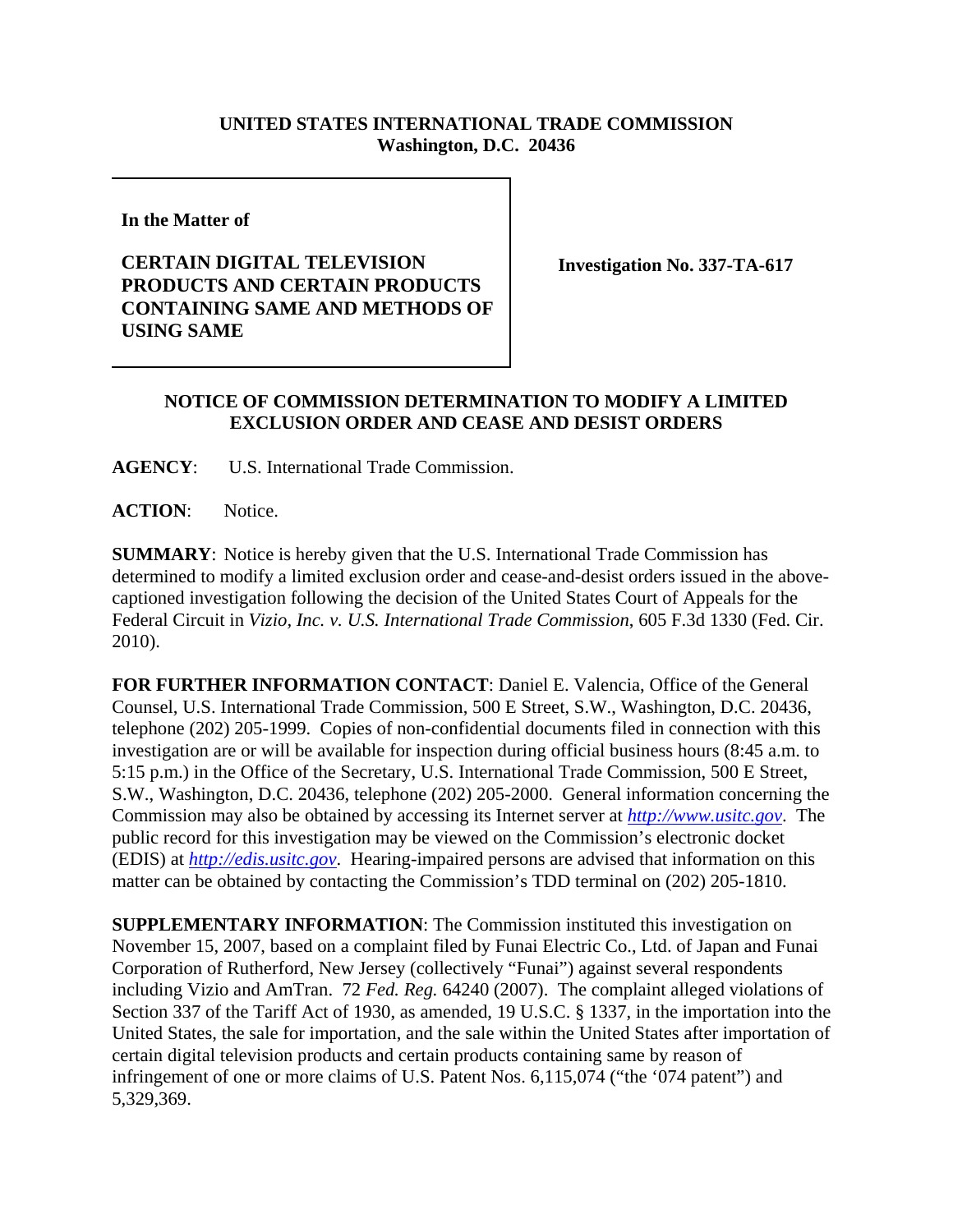On April 10, 2009, the Commission terminated this investigation with a finding of violation of Section 337 by reason of infringement of claims 1, 5, and 23 of the '074 patent. 74 *Fed. Reg.* 17511 (2009). The Commission issued a limited exclusion order prohibiting importation into the United States of certain digital televisions and certain products containing the same within the scope of the investigation that are covered by one or more of claims 1, 5, and 23 of the '074 patent and that are manufactured abroad by or on behalf of, or imported by or on behalf of various respondents in the above referenced investigation, including Vizio, Inc. ("Vizio"); AmTran Technology Co., Ltd. ("AmTran"); Syntax-Brillian Corporation ("SBC"); Taiwan Kolin Co., Ltd.; Proview International Holdings, Ltd.; Proview Technology (Shenzhen) Co., Ltd.; Proview Technology, Ltd.; TPV Technology, Ltd. ("TPV Technology"); TPV International (USA), Inc. ("TPV USA"); Top Victory Electronics (Taiwan) Co., Ltd. ("Top Victory Electronics"); and Envision Peripherals, Inc. ("Envision"). Cease-and-desist orders were issued against Vizio, TPV USA, Envision, and SBC.

Respondents Vizio, AmTran, TPV Technology, TPV USA, Top Victory Electronics, and Envision appealed to the United States Court of Appeals for the Federal Circuit ("Federal Circuit"). On May 26, 2010, the Federal Circuit issued a decision reversing certain Commission findings of infringement by so-called "work-around" products and ordering the Commission to take action consistent with its opinion. *See Vizio, Inc. v. Int'l Trade Comm'n*, 605 F.3d 1330 (Fed. Cir. 2010).

Shortly before the Federal Circuit issued its opinion, respondents Vizio and AmTran settled with complainant Funai and moved to rescind the limited exclusion order and cease-and-desist orders with respect to these respondents. On August 9, 2010, the Commission rescinded the limited exclusion order and the cease-and-desist orders with respect to Vizio and AmTran.**<sup>1</sup>**

The Federal Circuit issued its mandate on October 28, 2010 *sub nom*. *TPV Technology v*. *U.S. International Trade Commission.* In accordance with the Federal Circuit's order, the Commission has determined to modify the limited exclusion order and the cease-and-desist orders directed to the activities of TPV USA and Envision.

<sup>&</sup>lt;sup>1</sup> The Commission has not modified the cease-and-desist order directed to SBC because the findings of infringement by SBC were not appealed and therefore remain intact.